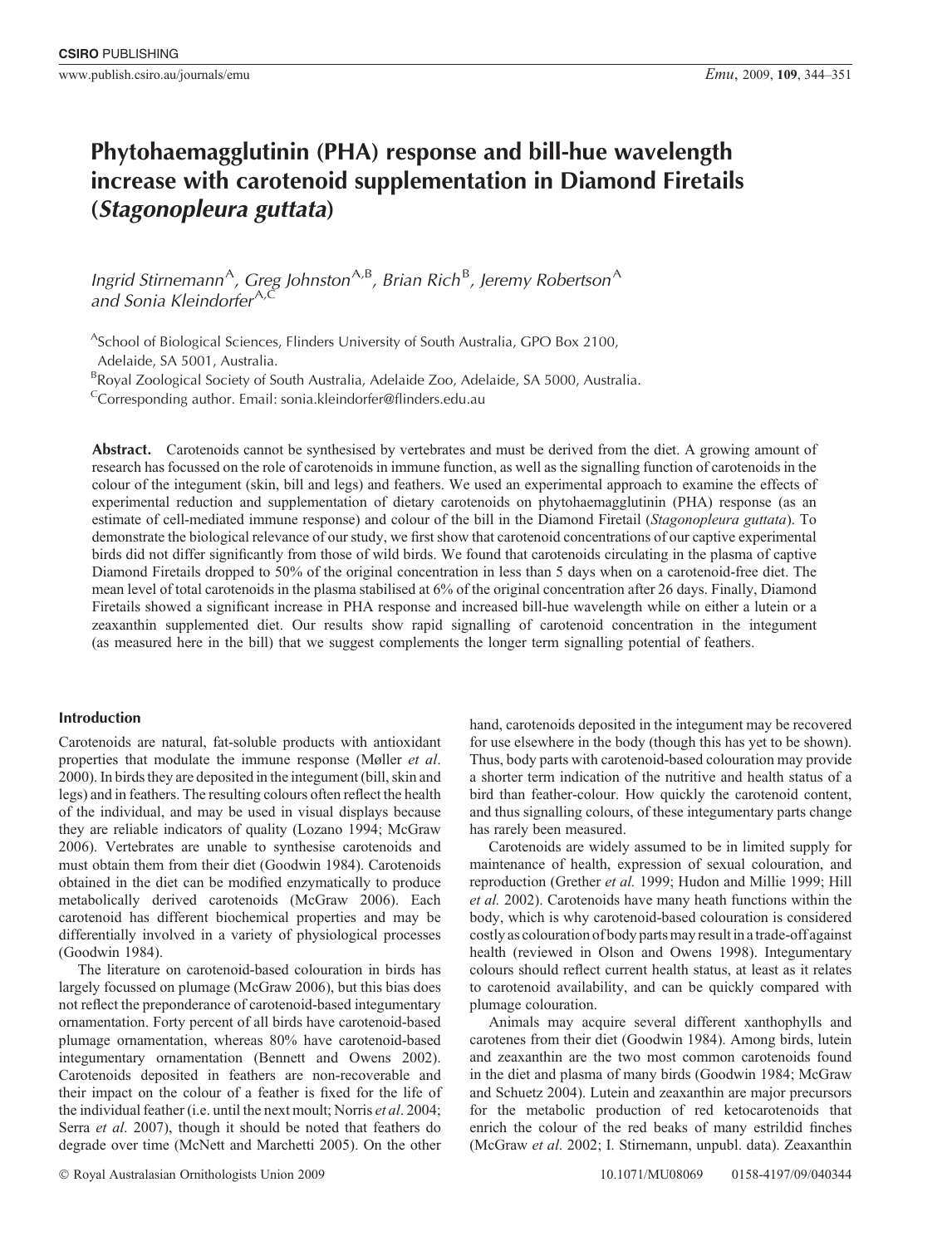<span id="page-1-0"></span>is expected to have greater antioxidant capacity than lutein owing to an extra conjugated double bond [\(Britton 1995\)](#page-6-0). The complex interactions between dietary carotenoids, circulating carotenoids, antioxidant capacity, immune modulation and colouration [\(Møller](#page-7-0) *et al.* 2000; [Chew 2004; Cohen and](#page-6-0) [McGraw 2009](#page-6-0)) suggest that differences in the antioxidant potential of lutein and zeaxanthin may influence the trade-off between immune response and colouration [\(McGraw and Ardia](#page-7-0) [2004](#page-7-0)). Dietary supplementation is a widely used approach to examine physiological function rapidly [\(Casagrande](#page-6-0) *et al.* [2007](#page-6-0)). For example, many studies have used carotenoid manipulations in Zebra Finches (*Taeniopygia guttata*) to measure its impacts on signalling and physiology (e.g. [Blount](#page-6-0) *[et al.](#page-6-0)* 2003; [Alonso-Alvarez](#page-6-0) *et al*. 2004; [Bertrand and Faivre](#page-6-0) [2006](#page-6-0)), whereas only one study ([McGraw and Schuetz 2004\)](#page-7-0) has examined the effect of carotenoids in the Diamond Firetail (Estrildidae : *Stagonopleura guttata*), an Australian estrildid finch.

In this paper we examine the short-term signalling effects (bill-colour) and correlates of cell-mediated immune phytohaemagglutinin response (PHA response) of carotenoid supplementation in Diamond Firetails. We (1) compare the carotenoids in plasma from wild and captive birds feeding on seed containing carotenoids; (2) document the rate at which carotenoids are depleted in the plasma following removal of carotenoids from the diet; and (3) experimentally explore the separate influence of lutein and zeaxanthin on circulating carotenoids, PHA response, and colour of the bill. We used PHA as a measure of the degree to which carotenoids may modulate a cell-mediated immune response or an inflammatory response ([Martin](#page-6-0) *et al*. 2006).

# **Methods**

## *Study species*

Estrildid finches have been widely used to study carotenoids in birds because: (1) many finches have carotenoid-based colours to feathers, legs and bills (e.g. [McGraw and Schuetz](#page-7-0) [2004](#page-7-0)); (2) colouration of the bill is known to play a role in mateattraction in finches (e.g. Zebra Finch; reviewed in [Møller](#page-7-0) *et al*[. 2000](#page-7-0)); and (3) estrildids exhibit some variation in their abilities to modify metabolically carotenoids derived from their diet, which may cause a difference in the level of carotenoids and therefore carotenoid colouration in various lineages in the group [\(McGraw](#page-7-0) *et al.* 2002; [McGraw and](#page-7-0) [Schuetz 2004\)](#page-7-0).

The Diamond Firetail is a small (mean weight 17 g) estrildid finch that occurs in south-eastern Australia [\(Higgins](#page-6-0) *et al*. [2006](#page-6-0)). Both males and females have a crimson bill. Diamond Firetails breed from August to February, over the austral spring and summer [\(Higgins](#page-6-0) *et al*. 2006), though there is only scant information on its reproductive biology in the wild (see [McGuire](#page-7-0) [and Kleindorfer 2007](#page-7-0)). Diamond Firetails feed on seeds, which, over much of its current range, are predominately of introduced grasses that have replaced the original diet of seeds of native grasses [\(Read 1994\)](#page-7-0). The species has declined in abundance and distribution in some areas of Australia since the 1980s (Ford *et al*[. 2001](#page-6-0)).

# *Wild Diamond Firetails*

We mist-netted wild unsexed Diamond Firetails  $(n=9)$  from Monarto Zoo, Monarto (35°8'S, 139°8'E), South Australia, during May 2006 between 0600 and 1100 hours (Australian Central Standard Time). Between 80 and 150 µL of blood was drawn from the jugular vein of each bird using a 29-gauge needle (0.33 mm) attached to a 1-mL insulin syringe (BD Unltrafine, Becton, Dickinson and Co, Trenton, NJ, USA) previously flushed with heparin. Plasma carotenoid levels were measured from the blood samples (see below).

## *Captive housing and experimental design*

Twenty three captive-born adult Diamond Firetails were purchased from private aviculturists in Adelaide, South Australia. The birds had been fed on a variety of commercial finch seed mixes before our study. Birds were housed in 550 mm wide  $\times$  320 mm deep  $\times$  370 mm high cages (3 birds per cage: 1 male and 2 females or 2 males and 1 female) in a room under a natural daily light-cycle at Adelaide Zoo. Two dowel perches (12- and 8-mm diameter) were placed in each cage. Throughout the study, all birds were fed an artificial base diet of Wombaroo Finch Diet (Passwell, Mt Barker, South Australia) (see Table 1 for composition of the diet). This artificial food was used because it allowed manipulation of the carotenoid composition of the diet. Water was available *ad libitum*.

Initially all birds were fed a commercial seed diet for 2 weeks. The birds were then transferred to the carotenoid-free diet on 18 May 2006 for 55 days to measure the rate at which carotenoids were flushed from circulation. Blood was sampled from all individuals at the onset of this period (Day  $0, n = 23$ ).

We subsequently collected blood from a randomly selected sub-sample  $(n=4-7)$  of the group every 8–10 days as circulating carotenoids decreased. If a bird had been sampled on the immediately preceding occasion, it was not sampled again. This sampling continued until mean carotenoid levels showed no further significant reduction, as determined by the last three

**Table 1. Composition of the artificial diet fed to Diamond Firetails**

A moist crumble mix made up of dry food and 8% water was feed to the birds daily. Caroteniods were not present in the carotenoid-free base diet. In the carotenoid-supplemented diets, either the carotenoid lutein or zeaxanthin was added to the base diet depending on the experimental treatment. The metabolisable energy of the artificial base diet of Wombaroo Finch Diet was obtained using the equation of Lasiewski and Dawson (1967): for a body mass of 17 g we calculated that each bird would consume 3.9–5.8 g of prepared food per day

|                                                                | Dry food   | Prepared food<br>$(dry food + 8\% water)$ |
|----------------------------------------------------------------|------------|-------------------------------------------|
| Protein                                                        | 18.3%      | 16.9%                                     |
| Fat                                                            | 7.6%       | $7.0\%$                                   |
| Carbohydrate                                                   | 59.5%      | 55.1%                                     |
| Fibre                                                          | 6.4%       | 5.9%                                      |
| Moisture                                                       | $4.5\%$    | 11.7%                                     |
| Ash                                                            | $3.7\%$    | 3.4%                                      |
| Metabolisable energy $(kJg^{-1})$<br>Caroteniod $(mg kg^{-1})$ | 14.3<br>30 | 13.2<br>27.8                              |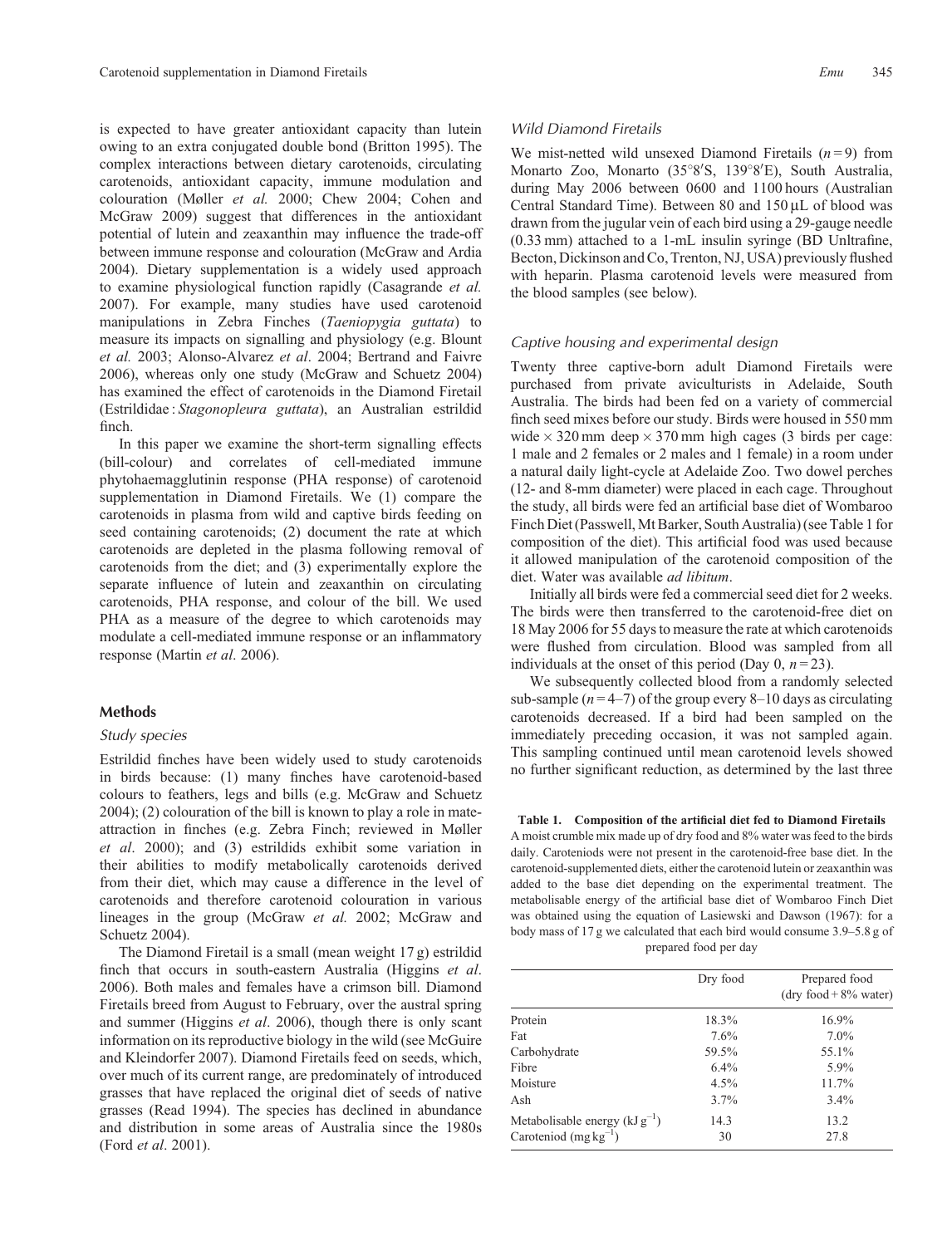<span id="page-2-0"></span>samples (range of 3.9–5.9 mg  $L^{-1}$  for the last three samples) (Fig. 1).

All birds were then randomly assigned to one of three experimental treatments on 12 July 2006. The control group (3 females, 4 males) continued on the carotenoid-free diet. The other treatments were fed a lutein supplemented diet (4 females, 4 males) or a zeaxanthin supplemented diet (4 females, 4 males). Both carotenoids were obtained from DSM Nutritional Products (Wagga Wagga, NSW, Australia). In the carotenoid supplemented diets,  $30 \text{ mg kg}^{-1}$  was added to the base diet ([Table 1](#page-1-0)). We used the equation of [Lasiewski and Dawson](#page-6-0) [\(1967\);](#page-6-0) for a body mass of 17 g we calculated that each bird would consume 3.9–5.8 g of prepared food per day. All captive birds were sexed using molecular markers (DNA Solutions Laboratory, Melbourne). For all captive finches in each treatment, we measured circulating carotenoids and PHA response after 9 days on each treatment. Bill-reflectance was also measured for all captive finches after 26 days for each treatment. All measurements were done blind for the spectrometry and PHA study to eliminate the possibility of measurement bias between treatments. During the study, all experimental birds maintained good body condition and health.

# *Extraction and identification of carotenoids*

Blood was drawn from the jugular vein of each bird, as described for wild birds. The blood was transferred to heparinised microhaematocrit tubes and centrifuged at 13 000 rpm for 3 min in a Hettich Mikro 12–24 centrifuge (DJB Labcare Ltd., Newport Pagnell, UK). After centrifugation, the separated plasma was transferred to a 1.5 mL microfuge tube. If carotenoid extraction



**Fig. 1.** Depletion of total circulating carotenoids in plasma  $(mg L^{-1})$  of Diamond Firetails over time (days). Birds had been fed a commercial seed mix before being placed on an artificial diet containing no carotenoids on Day 0 of the depletion trial. Carotenoid concentration is shown as mean  $\pm$  s.e. Sample sizes are shown above the data points.

was not performed immediately, then the plasma was stored at  $-20\degree$ C.

A measured volume of plasma (up to  $50 \mu L$ ) was transferred to a clean Microfuge tube, extracted with 200  $\mu$ L ethyl acetate and 200 uL absolute ethanol, vortexed and centrifuged at 1300 rpm for 1 min. The supernatant was removed to a clean Microfuge tube and the precipitated protein plug extracted with  $500 \mu L$  hexane, vortexed and centrifuged at 1300 rpm for 1 min. The supernatant from the hexane extraction was added to that previously collected and the pooled extracts washed with  $200 \mu L$  of demineralised water, vortexed and centrifuged at 13 000 rpm for 1 min. The organic layer was transferred to a clean Microfuge tube and the aqueous layer washed with  $500 \mu L$  hexane, vortexed and centrifuged at 13 000 rpm for 1 min. The organic layer was added to that previously collected and the pooled organic extract dried over 100 mg of anhydrous sodium sulfate. The dried organic extract was vortexed, centrifuged at 13 000 rpm for 1 min and the supernatant removed to a  $10 \times 75$  mm glass tube. The sodium sulfate residue was washed with 500 µL hexane, vortexed and centrifuged at 13 000 rpm for 1 min. This washing was added to the dried organic extract previously collected. The contents of the glass tube were evaporated to dryness at 65 C under vacuum. Reagents were Unilab (Auburn, Australia) analytical grade, and solvents Burdick and Jackson (Muskegon, MO, USA) HPLC grade.

The dried extract was dissolved in  $55 \mu L$  of mobile phase and 50 mL was injected into a Varian Vista 5500 chromatograph (Varian, Mulgrave, Vic., Australia) fitted with an Alltech Apollo guard column (Alltech, Deerfield, IL, USA) (C18,  $75 \times 4.6$  mm: particle size  $5 \mu m$ ) positioned ahead of an Apollo analytical column (C18,  $250 \times 4.6$  mm: particle size  $5 \mu m$ ). The mobile phase consisted of  $60\%$  acetonitrile and  $40\%$  methanol and was applied at a flow rate of  $1 \text{ mL min}^{-1}$ for 8 min then graded to 24% acetonitrile, 16% methanol and 60% dichloromethane for a further 8.5 min. Carotenoids were detected at 450 nm. Chromatograph output was processed using Delta Chromatography Data Systems software (Delta Chromatography Data Systems, Fife, UK).

Carotenoids were identified and quantified from retention times and calibration curves for five reference carotenoids, which were were provided by DSM Nutritional Products: Astaxanthin, 5.5 min; Lutein, 7.2 min; Zeaxanthin, 7.6 min; Canthaxanthin, 10.6 min; b-carotene, 15.5 min. Calibration curves were constructed for each carotenoid by plotting the area under the curve  $(AUC)$   $(uVs^{-1})$  versus concentration  $(mg L^{-1})$ . Least-squares regression was performed to determine the slope, intercept and coefficient of determination for each carotenoid and mean values were taken as representative for all carotenoids quantified under the above chromatography conditions. Assay concentrations were calculated using the following formula (sample volume is in mL):

Carotenoid concentration  $(\mu g \, mL^{-1}) = (AUC$  for assay  $\times$  standard concentration  $\times$  sample dilution)/ (AUC for standard  $\times$  sample volume)

In addition to the amounts of the five referenced carotenoids we also measured total carotenoid concentration. These results are available upon request from the authors.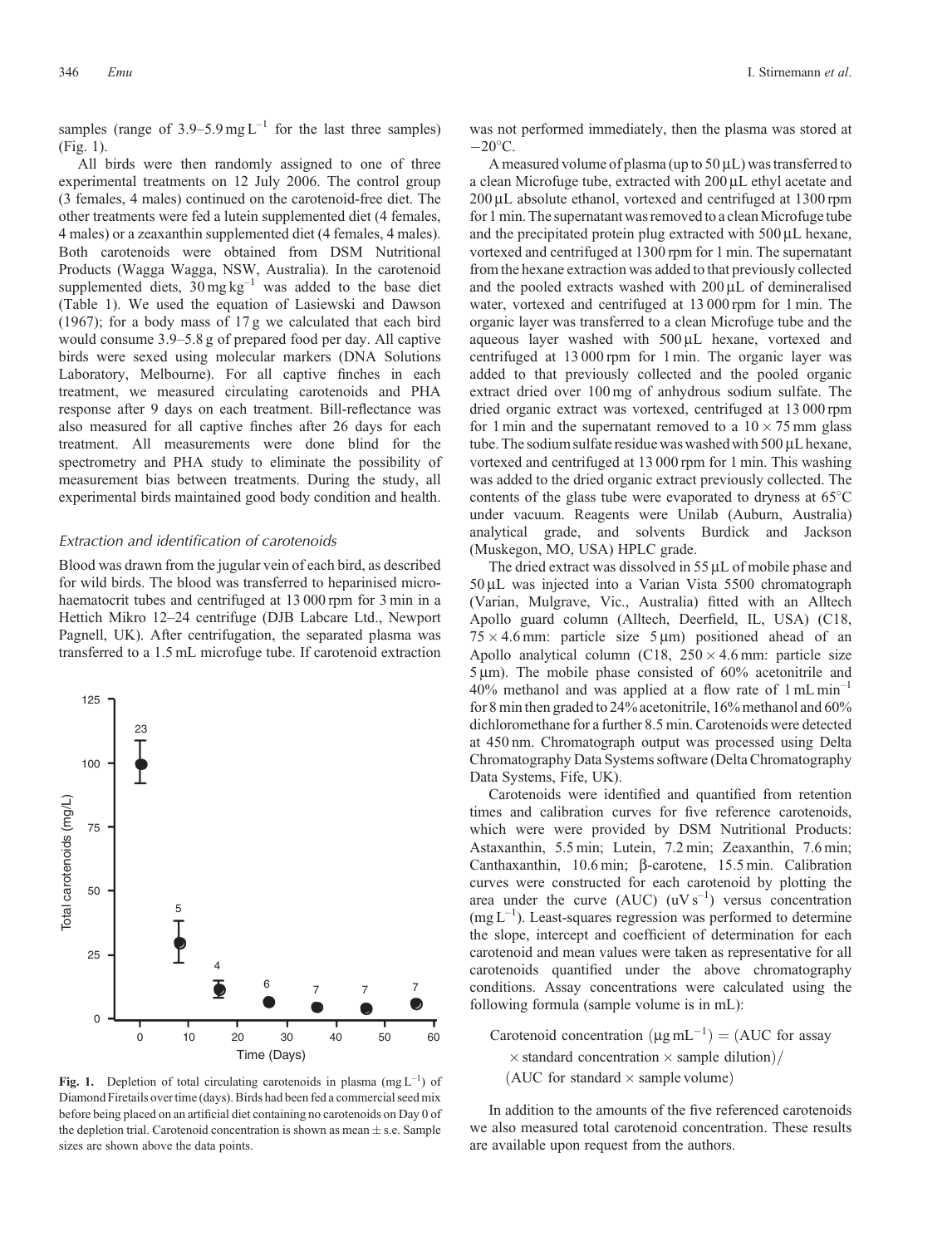## *PHA response*

PHA response is widely used as a measure of cell-mediated immuno-competence ([Kennedy and Nager 2006](#page-6-0); [Martin](#page-6-0) *et al*. [2006](#page-6-0)). We measured PHA response using a standard protocol for birds (Smits *et al*[. 1999](#page-7-0)). Feathers on the right wing were cleared with an alcohol swab to allow easy access to the wing web. Three measures of the patagium were taken before injection using a pressure sensitive spessimeter (accurate to nearest 0.01 mm; 573–191, Mitotoyo, Kawasaki, Kanagawa, Japan); we used the mean of these values for analysis. We injected 0.04 mL of a 5 mg mL $^{-1}$  solution of PHA in phosphate buffered saline (PBS) subcutaneously using a 27-gauge needle. Each injection contained 0.2 mg PHA. Three measurements of patagium thickness were taken after 24 h to assess swelling, and the mean of these values was used for analysis. The reaction to PHA was assessed as the difference between the initial and final measurements of patagial thickness (Smits *et al*[. 1999](#page-7-0)). PHA response was measured twice for each bird, on Day 0 of the onset of experiment (after birds had been fed on a carotenoidfree diet for 66 days), and on Day 9 after the experimental treatment began.

# *Bill-reflectance*

The bill reflectance of Diamond Firetails was measured using a bifurcated fibre optical probe connected to an Ocean Optics USB4000 spectrometer and an Ocean Optics LS-1 tungsten halogen light source (Adelaide, SA, Australia), which provides reliable illumination in the human visible spectrum (400–750 nm). We recognise our measurement in the human visible range as a limitation of the current study. Given that aviculturists often use bill-colour during the breeding season as an indirect method of determination of sex, our findings are relevant to aviculture. Also, we are focusing specifically on carotenoid signalling. Very little work has been done on Diamond Firetails in general, and nothing is known about the possible role of UV reflectance for signalling in this species, which should be the focus of future study.

Reflectance measurements were expressed relative to a certified 99% diffuse white reference standard and the black current (electromagnetic disturbance) was subtracted from the spectrum. The fibre optical probe was mounted within an anodised aluminium probe holder which enabled repeatable measurements to be taken ~0.4 mm from the maxilla. Three consecutive scans (removing the bird from the probe between each scan) were taken and averaged; bill-reflectance was measured twice for each bird, at the beginning of the experiment (Day 0, after birds had been fed on a carotenoidfree diet for 66 Days) and on Day 26 after the experimental treatment had begun. All spectral data were averaged over each 5-nm wavelength-interval to facilitate manipulation of data. This also prevented noise from substantially affecting the colour calculations. All three replicates were averaged after calculating the colour indices.

From the spectral data we calculated three main indices of colour: hue, brightness and spectral purity. Hue  $(\lambda R_{50})$  was calculated as the wavelength halfway between the highest reflectance point and the lowest reflectance point  $(\lambda R_{50} = \lambda R_{max} - \lambda R_{min})/2$ ). Brightness ( $R_{avg}$ ) was calculated as

the sum of all percentage reflectance values between 400 nm and 750 nm, divided by the number of values summed. Spectral purity  $(C_{\text{max}})$  was measured as the maximum reflectance minus minimum reflectance divided by the average reflectance  $(C_{\text{max}} = (R_{\text{max}} - R_{\text{min}})/R_{\text{avg}})$ . Details on the methods used to analyse reflectance are provided in [Montgomerie \(2006\)](#page-7-0). Measurements of the multiple scans for each of the three colour indices were highly repeatable  $(r=0.89-0.93)$ , *F*50,60 = 47.2 – 75.8, *P* < 0.001).

## *Statistical procedures*

All data were normally distributed (normal Q–Q plots) and had equal variances (residual plots). The rate of carotenoid depletion was determined by fitting a power curve to a plot of circulating total carotenoids over time. A half-life of carotenoid depletion was calculated for these conditions. For the carotenoid experiment, we measured each bird's response as the difference between final and initial values. Differences in total circulating carotenoids, PHA response and bill-reflectance were analysed using univariate two-way analysis of variance (ANOVA) with experimental treatment and sex as the fixed factors. We used Tukey's *post hoc* test to examine pairwise comparisons. We acknowledge that the data are not independent because birds were housed together in cages, with up to three birds per cage. We therefore entered cage as a random effect in our mixed model. To assess repeatability of the PHA response at the individual level, we examined the maximum range for the difference in wing-web swelling values per bird, which was 0.15 mm with a range in standard deviation per bird of 0.026–0.072 mm across three samples, indicating high repeatability of the PHA response. We used two-tailed significance tests for all analyses in SPSS v14.0 (SPSS, Inc., Chicago, IL, USA). All descriptive statistics are reported as means  $\pm$  standard error.

# **Results**

#### *Comparison of wild and captive Diamond Firetails*

There was no significant difference in total circulating carotenoid concentration between wild Diamond Firetails sampled during May 2006 (78.61  $\pm$  10.51 mg L<sup>-1</sup>, *n*=9) and captive birds fed on a commercial seed diet, at the same time, when we began a depletion trial  $(99.97 \pm 8.22 \text{ mg L}^{-1}, n = 23; ANOVA$ :  $F_{1,31} = 2.00$ ,  $P = 0.17$ ). There was also no significant difference between total carotenoid concentration in the wild birds and the captive birds on experimental carotenoid-enriched diets (both lutein and zeaxanthin) on Day 9 of the experiment (ANOVA:  $F_{1,34} = 1.44$ ,  $P = 0.24$ ; [Table 1](#page-1-0)). Birds deprived of dietary carotenoids showed significantly lower circulating levels of carotenoids at the end of the depletion trial than wild and captive birds with access to carotenoids in their diet [\(Table 1](#page-1-0)).

## *Carotenoid depletion*

At the beginning of the depletion trial, birds  $(n=23)$  that had been fed on a commercial seed mix had  $99.97 \pm 8.22$  mg L<sup>-1</sup> of the total carotenoids circulating in the plasma [\(Fig. 1](#page-2-0), [Table 1\)](#page-1-0). Most of this was lutein  $(79\% \pm 6)$  and zeaxanthin  $(9\% \pm 1)$ , while the rest  $(12\% \pm 1)$  consisted of other,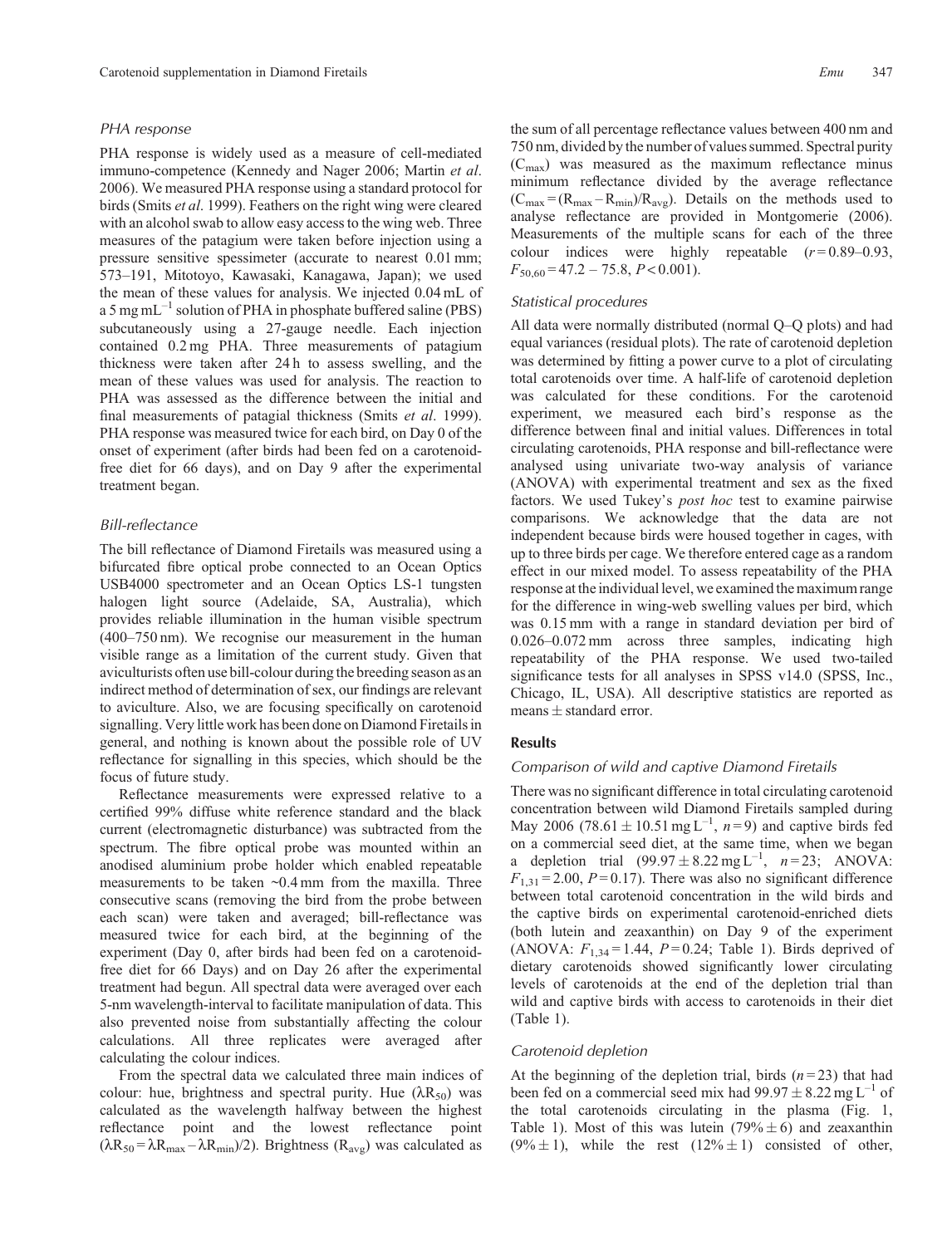<span id="page-4-0"></span>metabolically derived carotenoids. Depletion of total circulating carotenoids showed a half-life of 4.75 Days. Total circulating carotenoids became constant after  $\sim$ 26 days at 6% of the original concentration [\(Fig. 1\)](#page-2-0).

#### *Effect of dietary carotenoids*

## *Circulating carotenoids*

Birds in the lutein and zeaxanthin treatments had significantly higher total carotenoid concentration than birds in the control group after 9 days (ANOVA:  $F_{2,21} = 15.898$ ,  $P < 0.001$ ; [Table 1](#page-1-0)). Total carotenoid concentration did not differ between the lutein and zeaxanthin groups (Tukey's *post hoc* pairwise test,  $P = 0.24$ ). There was no significant effect of sex or a significant  $sex \times treatment$  interaction for total circulating carotenoids at the end of the experiment (all  $P > 0.3$ ).

## *PHA response*

A two-way ANOVA was used to examine the effects of sex and treatment group (control, lutein, zeaxanthin) on PHA response (the dependent variable) before treatment and during treatment. Before the treatment phase, all groups were on a noncarotenoid diet, with no significant effect of sex  $(F_{1,21} = 0.73)$ ,  $P = 0.404$ ) or treatment group ( $F_{2,21} = 0.16$ ,  $P = 0.88$ ) on the PHA response. There was no significant difference between the pretreatment PHA response and experimental control PHA response  $(F_{1,29} = 1.31, P = 0.72)$ , which shows that the experimental control was valid. For the treatment phase we found no effect of sex on PHA response  $(F_{1,21} = 0.89, P = 0.359)$  but a significant effect of treatment group  $(F_{2,21} = 14.99, P < 0.001)$  (Fig. 2). The interaction term  $sex \times treatment$  was not significant  $(F_{2,21} = 1.23, P = 0.318)$ . The housing cage, entered as a random effect in the model, was not statistically significant  $(F_{2,21} = 2.88, P = 0.109).$ 

Birds on a carotenoid-enriched diet (both lutein and zeaxanthin) had a significantly higher PHA response compared



620

with birds in the control group (Fig. 2). Tukey's *post hoc* pairwise tests revealed a significant difference between the control and lutein (*P* < 0.001) and between the control and zeaxanthin (*P* < 0.001) groups. However, there was no significant difference between the PHA response in lutein and zeaxanthin treatment groups  $(P = 0.87)$ . This was confirmed using a pairwise test for individuals within each treatment group: there was no significant difference between PHA response for individuals in the control group (comparing pre- *v.* post-treatment: paired *t* test:  $t_6 = 0.15$ ,  $P = 0.89$ ) but a significant difference for individuals in the lutein (paired *t* test:  $t_7 = 8.53$ ,  $P < 0.001$ ) and zeaxanthin (paired *t* test:  $t_7 = -3.91$ ,  $P = 0.006$ ) groups.

## *Bill colouration*

At the onset of the experimental diet (Day 0; after birds had been fed on a carotenoid-free diet for 66 days), bill-brightness  $(R_{\text{av}})$  did not differ significantly between treatment groups before treatment (ANOVA:  $F_{2,21} = 1.21$ ,  $P = 0.29$ ) or during treatment (ANOVA:  $F_{2,17} = 0.195$ ,  $P = 0.824$ ). Bill-brightness was also not significantly different between the sexes before treatment (ANOVA:  $F_{1,21} = 1.81$ ,  $P = 0.0.21$ ) or during treatment  $(ANOVA: F<sub>1,17</sub> = 0.540, P = 0.473).$ 

The same pattern was found for bill-saturation  $(C_{\text{max}})$ , which did not differ significantly between treatment groups before treatment (Day 0) (ANOVA:  $F_{2,21} = 0.70$ ,  $P = 0.21$ ) or during treatment (ANOVA:  $F_{2,17}$ =0.17,  $P$ =0.21). There was also no significant effect of sex before treatment (ANOVA:  $F_{1,21} = 0.1.2$ ,  $P = 0.318$ ) or during treatment (ANOVA:  $F_{1,17} = 0.540$ ,  $P = 0.473$ .

However, after 26 treatment days, bill-hue was significantly greater in groups fed lutein and zeaxanthin than in the control group (ANOVA:  $F_{2,20} = 7.30$ ,  $P = 0.007$ ; Fig. 3), and showed a non-significant trend for an effect of sex (ANOVA:  $F_{1,20} = 3.6$ ,  $P = 0.08$ ) (Fig. 3*a*, *b*). The interaction of sex  $\times$  treatment was not significant (ANOVA:  $F_{1,20} = 2.64$ ,  $P > 0.1$ ). Bill-hue did not



**Fig. 2.** Mean PHA response  $(\pm s.e.)$  of male and female Diamond Firetails after they had been on three artificial diets containing no carotenoids (control),  $30 \text{ mg kg}^{-1}$  lutein, or  $30 \text{ mg kg}^{-1}$  zeaxanthin for 9 days. Before the experiment all birds had been fed the control diet, which was carotenoid-free. The pretreatment response was comparable to the response of the control group.

**Fig. 3.** Sexual differences in bill-hue  $(\lambda R_{50})$  for birds on different diets after they had been on three artificial diets containing no carotenoids (control),  $30 \text{ mg kg}^{-1}$  lutein, or  $30 \text{ mg kg}^{-1}$  zeaxanthin for 26 days. Before the experiment all birds had been fed the control diet, which was carotenoidfree. Bars show mean  $\pm$  s.e. The pre-treatment response was comparable to the response of the control group.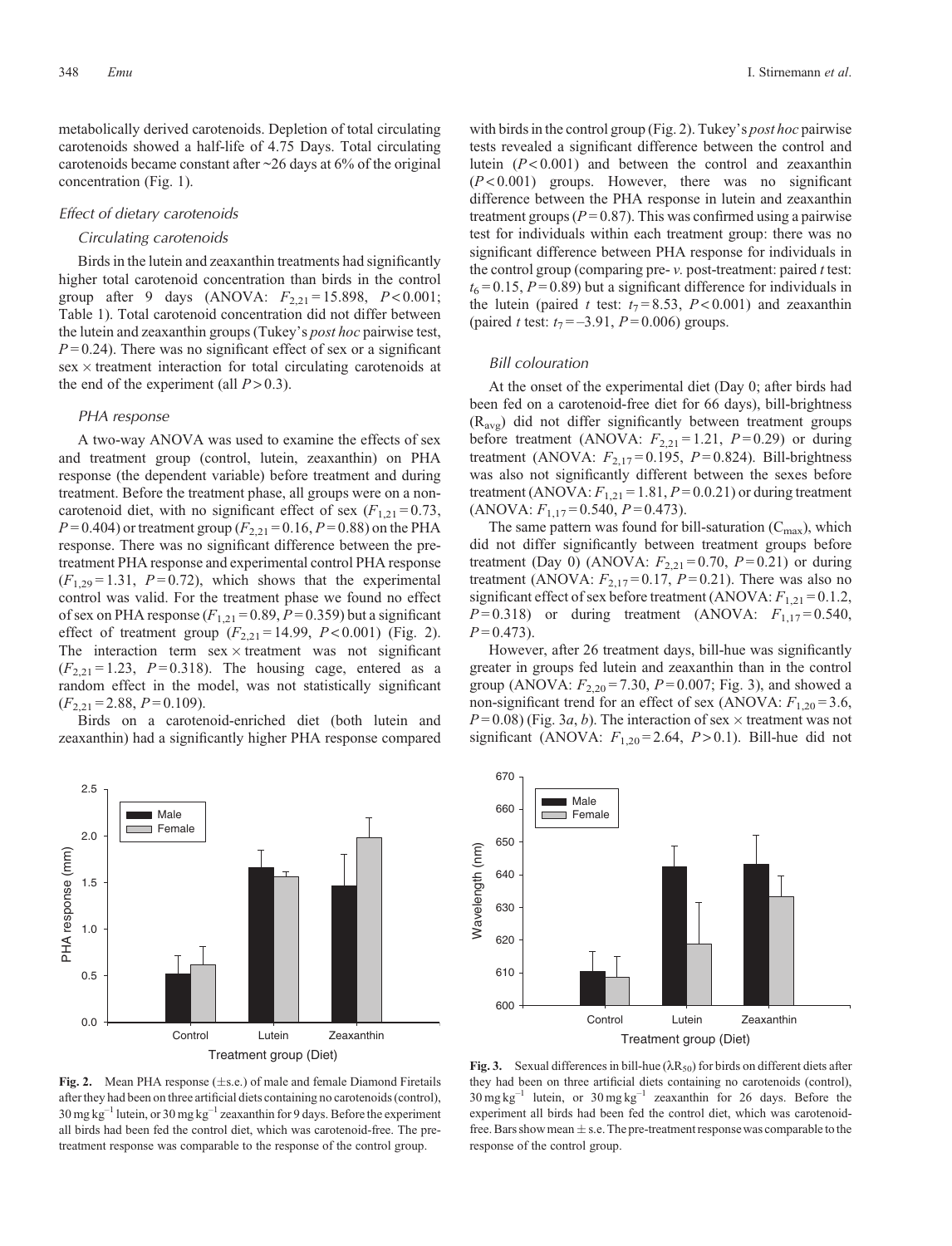differ between the lutein and zeaxanthin groups (Tukey's *post hoc* pairwise test;  $P > 0.70$ .

#### **Discussion**

Several elegant studies have confirmed [Lozano](#page-6-0)'[s \(1994\)](#page-6-0) hypothesis that carotenoid-based colouration can provide a reliable indication of an individuals' quality to potential mates or competitors (e.g. [Blount](#page-6-0) *et al.* 2003; Faivre *et al*[. 2003;](#page-6-0) [McGraw and Ardia 2003](#page-6-0); Saks *et al*[. 2003](#page-7-0)). However, most experimental studies have been done on captive birds with no clear reference to baseline data from the wild for comparison. In our study, the concentration of carotenoids in plasma was similar between wild and captive Diamond Firetails at the onset of the experiment, though we acknowledge the small sample size of wild birds.

The hypothesis that carotenoid-based colouration can provide a reliable indication of an individuals' quality [\(Lozano](#page-6-0) [1994](#page-6-0); [Møller](#page-7-0) *et al*. 2000; [McGraw 2006\)](#page-6-0) relies on the assumption that carotenoid-based colours provide a measure of the current quality of an individual. Plumage colouration at cessation of blood flow becomes fixed (though external stimuli can cause fading with time). Therefore, health and fitness can be signalled by plumage over the long term (months) while integumentary tissue may signal health and fitness over the short term (days or weeks).

Our experiment showed a clear effect of dietary carotenoids on circulating carotenoid concentration, PHA response, and the expression of bill-colour in Diamond Firetails. Increased availability of carotenoids resulted in larger amounts of carotenoids in blood plasma, higher PHA response, and increasing red pigmentation in the bill. These results are consistent with several other studies that have also found a positive relationship between carotenoid availability, various measures of immune response and colour in birds ([Blount](#page-6-0) *[et al.](#page-6-0)* 2003; Faivre *et al*[. 2003](#page-6-0); [McGraw and Ardia 2003;](#page-6-0) Saks *et al*[. 2003\)](#page-7-0). These results suggest that bill-colour in this species can be an honest signal of quality. Using a focussed contrast, we tested the prediction that zeaxanthin should be a more potent immune enhancer than lutein owing to its higher antioxidant activity ([McGraw and Ardia 2004](#page-7-0)), which was not supported. Our findings corroborate the findings of [McGraw and Ardia \(2005\)](#page-7-0) who also found no effect of carotenoid type (lutein *v.* zeaxanthin) on immune response in the Zebra Finch.

Only one previous study has examined carotenoids in the Diamond Firetail. In contrast to our study, [McGraw and Schuetz](#page-7-0) [\(2004\)](#page-7-0) found ~80% of lutein and 20% of zeaxanthin in blood plasma and no other metabolic derivatives in Diamond Firetails on a seed diet. We found a similar percentage of lutein (79%), but slightly lower proportions of zeaxanthin (9%) for Diamond Firetails on dry seed. [McGraw and Schuetz \(2004\)](#page-7-0) also found no metabolically derived carotenoids in blood plasma of Diamond Firetails, in strong contrast to our study (see Table 2), probably because [McGraw and Schuetz \(2004\)](#page-7-0) focussed their study on yellow pigments. We found that  $\sim$ 12% of carotenoids in blood plasma of Diamond Firetails were made up of metabolic derivatives of dietary lutein and zeaxanthin (Table 2).

**Table 2. Mean plasma concentration of carotenoids (mg L–<sup>1</sup> s.e.) for Diamond Firetails after 9 days on commercial dry-seed mix, and three artificial diets containing no carotenoids (control), 30 mg kg–<sup>1</sup> lutein, or 30 mg kg–<sup>1</sup> zeaxanthin**

*n*, sample size (number of birds)

| <b>Diet</b> | $\boldsymbol{n}$ | Carotenoids     |                                                                    |                                                 |       |  |
|-------------|------------------|-----------------|--------------------------------------------------------------------|-------------------------------------------------|-------|--|
|             |                  | Lutein          | Zeaxanthin                                                         | Other                                           | Total |  |
| Seed        | 23               |                 | $74.16 \pm 5.77$ $8.39 \pm 2.64$ $11.11 \pm 2.26$ $99.97 \pm 8.22$ |                                                 |       |  |
| Control     | 7                | $3.13 \pm 1.60$ |                                                                    | $0.16 \pm 0.46$ $0.09 \pm 0.38$ $3.38 \pm 1.60$ |       |  |
| Lutein      | 8                |                 | $82.92 \pm 6.48$ $1.21 \pm 0.87$ $14.18 \pm 1.87$ $98.31 \pm 6.74$ |                                                 |       |  |
| Zeaxanthin  | 8                |                 | $0.16 \pm 0.35$ 59.96 $\pm 4.23$ 12.05 $\pm 1.83$ 72.17 $\pm 4.47$ |                                                 |       |  |

Few studies have examined the rate of carotenoid depletion. In House Finches (*Carpodacus mexicanus*), carotenoids in the liver fell to near zero 7 days after the birds were deprived of dietary carotenoids [\(Inouye 1999](#page-6-0)). In this study, we found that carotenoids circulating in the plasma of Diamond Firetails dropped to 50% of the original concentration in under 5 days [\(Fig. 1\)](#page-2-0). Carotenoids in the plasma stabilised at 6% of the original concentration after 26 days. In Diamond Firetails, this reduction in circulating carotenoids was accompanied by a reduction in bill-colour (compare control to carotenoid treatments in [Fig. 3](#page-4-0)). Bill-colour recovered within 26 days of having access to carotenoids again.

During the depletion trial, low levels of circulating carotenoids persisted for at least 56 days after the birds were deprived of dietary carotenoids. These persistently low levels of circulating carotenoids may be the result of carotenoids being released from organs and fatty tissue after dietary input of carotenoids has ceased (Negro *et al*[. 2001](#page-7-0)). This temporal buffering effect may allow functions for which carotenoids are important to continue during periods of carotenoid depletion. Previous studies on birds on a low carotenoid diet have shown variation in carotenoid storage abilities and resultant pigmentation [\(McGraw 2006](#page-6-0)). Future studies should be conducted to determine the level of variation in the rate at which circulating carotenoids become depleted in (1) different species, and (2) different tissues of the same species. Such studies would allow us to understand better the roles that carotenoids play in physiological homeostasis and social behaviour, and the trade-offs between these two functions.

Future research should address the effects of lutein and zeaxanthin on antioxidant capacity in birds, given recent findings that carotenoids may be less important as free-radical scavengers than previously thought [\(Hõrak](#page-6-0) *et al*. 2007; [Costantini](#page-6-0) [and Møller 2008](#page-6-0)). Furthermore, care is required in interpreting the PHA response as a measure of immuno-competence [\(Kennedy and Nager 2006](#page-6-0)). This is because the PHA response confounds the non-specific inflammatory response and the acquired immune response. Finally, we acknowledge that comparison of wild and captive birds in this study was limited by low statistical power. However, the data reveal an interesting finding: circulating carotenoids in our wild birds were slightly higher than those generally reported for other species. For example, we found  $78 \pm 11 \text{ mg L}^{-1}$  circulating carotenoids, whereas the median concentration of total plasma carotenoids varied from 0.38 to 53.63 mg  $L^{-1}$  among 80 species of birds from Mexico and Spain (Tella *et al*[. 2004](#page-7-0)). One might expect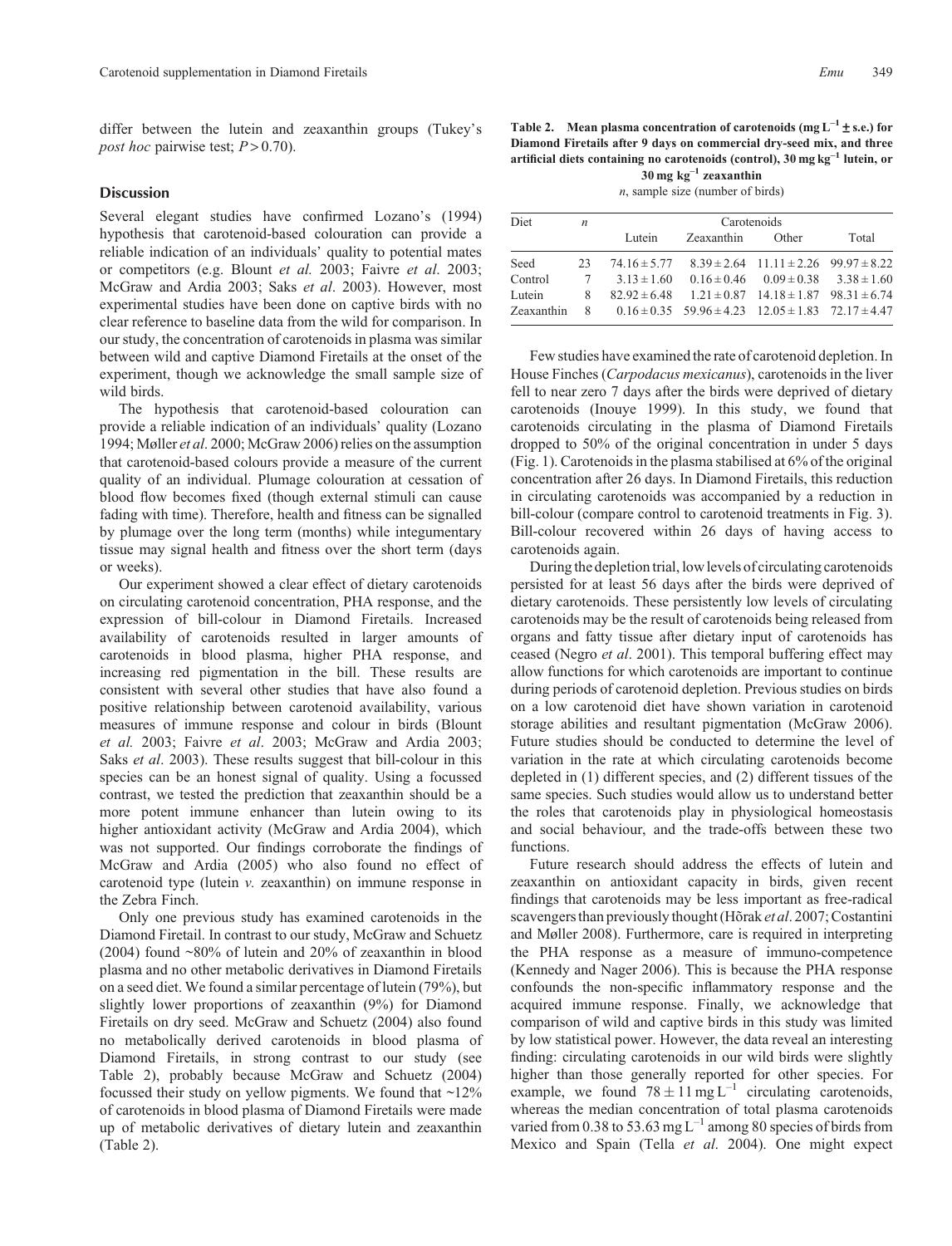<span id="page-6-0"></span>granivorous estrildids to have low circulating levels of carotenoids because the carotenoid content of seeds is thought to be low ([Olson 2006\)](#page-7-0). However the carotenoid content of dry seed is much lower than that of green seed (G. Johnston and B. Rich, unpubl. data), and green seed is commonly eaten by wild Diamond Firetails [\(Read 1994](#page-7-0)). This may explain the higher amounts of circulating carotenoids we found, compared with other studies of granivores (Tella *et al*[. 2004](#page-7-0)). The similar concentrations of carotenoids we found in plasma from wild and captive Diamond Firetails indicate that our carotenoidsupplementation protocols did not generate pharmacologically high levels of pigment for our study.

A substantial body of evidence suggests that carotenoid-based ornamentation evolved through the process of sexual selection (McGraw 2006). Sexual differences in circulating carotenoids, PHA response and integumentary colour have been reported for a variety of birds, including other estrildid finches ([McGraw and](#page-7-0) [Ardia 2005\)](#page-7-0). These differences do not seem to be the result of differences in availability of dietary carotenoids to each sex, but rather relate to the physiological use by species and individuals (McGraw 2006).

We found a significant effect of carotenoid concentration for bill-hue, but no significant difference between the sexes (though this may be a result of small sample size). While males and females may sometimes be distinguished by bill-colour during the breeding season ([O](#page-7-0)'[Gorman 1980](#page-7-0); Higgins *et al*. 2006; S. Kleindorfer pers. obs.), we are not aware of any scientific literature reporting sexual differences in bill-colour for Diamond Firetails.

# **Acknowledgements**

This study was funded by the Australian Research Council and the Royal Zoological Society of South Australia. We also thank the South Australian Department for Environment and Heritage, Nature Foundation SA Inc., and the Sir Mark Mitchell Research Foundation for their support. Staff at the Adelaide Zoo assisted with the care and maintenance of the captive birds. All procedures followed the Guidelines for the Use of Animals in Research (Flinders University) and were approved by the Animal Welfare Committee of Flinders University (permit E190).

#### **References**

- Alonso-Alvarez, C., Bertrand, S., Devevey, G., Gaillard, M., Prost, J., Faivre, B., and Sorci, G. (2004). An experimental test of the dose-dependent effect of carotenoids and immune activation on sexual signals and antioxidant activity. *American Naturalist* **164**, 651–659. doi: 10.1086/ 424971
- Bennett, P. M., and Owens, I. P. F. (2002). 'Evolutionary Ecology of Birds: Life History, Mating System and Extinction.' (Oxford University Press: Oxford, UK.)
- Bertrand, S. B., and Faivre, B. (2006). Do carotenoid-based sexual traits signal the availability of non-pigmentary antioxidants? *The Journal of Experimental Biology* **209**(22), 4414–4419. doi: 10.1242/ jeb.02540
- Blount, J. D., Metcalfe, N. B., Birkhead, T. R., and Surai, P. F. (2003). Carotenoid modulation of immune function and sexual attractiveness in zebra finches. *Science* **300**, 125–127. doi: 10.1126/science.1082142
- Britton, G. (1995). Structure and properties of carotenoids in relation to function. *FASEB Journal* **9**, 1551–1558.
- Casagrande, S., Costantini, D., Fanfani, A., Tagliavini, J., and Dell'Omo, G. (2007). Patterns of serum carotenoid accumulation and skin colour variation in kestrel nestlings in relation to breeding conditions and different terms of carotenoid supplementation. *Journal of Comparative Physiology B: Biochemical, Systemic, and Environmental Physiology* **177**, 237–245. doi: 10.1007/s00360-006-0125-4
- Chew, B. (2004). Carotenoid action on the immune response. *Journal of Nutrition* **134**, 257–261.
- Cohen, A. A., and McGraw, K. J. (2009). No simple measures for antioxidant status in birds: complexity in inter- and intraspecific correlations among circulating antioxidant types. *Functional Ecology* **23**, 310–320. doi: 10.1111/j.1365-2435.2009.01540.x
- Costantini, D., and Møller, A. P. (2008). Carotenoids are minor antioxidants for birds. *Functional Ecology* **22**, 367–370. doi: 10.1111/j.1365- 2435.2007.01366.x
- Faivre, B., Gregoire, A., Preault,M.,Cezilly, F., and Sorci, G. (2003). Immune activation rapidly mirrored in secondary sexual traits. *Science* **300**, 103. doi: 10.1126/science.1081802
- Ford, H. A., Barrett, G. W., Saunders, D. A., and Recher, H. F. (2001). Why have birds in the woodlands of Southern Australia declined? *Biological Conservation* **97**, 71–88. doi: 10.1016/S0006-3207(00)00101-4
- Goodwin, T. W. (1984).'The Biochemistry of Carotenoids. Vol. 2: Animals.' (Chapman and Hall: London.)
- Grether, G. F., Hudon, J., and Millie, D. F. (1999). Carotenoid limitation of sexual coloration along an environmental gradient in guppies. *Proceedings of the Royal Society of London B. Biological Sciences* **266**, 1317–1322. doi: 10.1098/rspb.1999.0781
- Higgins, P. J., Peter, J. M., and Cowling, S. J. (Eds) (2006). 'Handbook of Australian, New Zealand and Antarctica Birds. Vol. 7: Boatbill to Starlings.' (Oxford University Press: Melbourne.)
- Hill, G. E., and McGraw, K. J. (2006). 'Bird Coloration.' (Harvard University Press: Cambridge , MA, USA.)
- Hill, G. E., Inouye, C. Y., and Montgomerie, R. (2002). Dietary carotenoids predict plumage coloration in wild House Finches. *Proceedings of the Royal Society of London. B. Biological Sciences* **269**, 1119–1124. doi: 10.1098/rspb.2002.1980
- Hõrak, P., Saks, L., Zilmer, M., Karu, U., and Zilmer, K. (2007). Do dietary antioxidants alleviate the cost of immune activation? An experiment with Greenfinches. *American Naturalist* **170**, 625–635. doi: 10.1086/521232
- Hudon, J., and Millie, D. F. (1999). Carotenoid limitation of sexual coloration along an environmental gradient in guppies. *Proceedings of the Royal Society of London. Series B. Biological Sciences* **66**, 1317–1322.
- Inouye, C. Y. (1999). The physiological bases for carotenoid color variation in the House Finch, *Carpodacus mexicanus*. Ph.D. Thesis, University of California, Los Angeles.
- Kennedy, M. W., and Nager, R. G. (2006). The perils and prospects of using phytohaemaglutinin in evolutionary ecology. *Trends in Ecology & Evolution* **21**, 653–655. doi: 10.1016/j.tree.2006.09.017
- Lasiewski, R. C., and Dawson, W. R. (1967). A re-examination of the relation between SMR and body weight in birds. *Condor* **69**, 13–23. doi: 10.2307/ 1366368
- Lozano, G. A. (1994). Carotenoids, parasites, and sexual selection. *Oikos* **70**, 309–311. doi: 10.2307/3545643
- Martin, L. B., Han, P., Lewittes, J., Kuhlman, J. R., Klasting, K. C., and Wikelski, M. (2006). Phytohemagglutinin-induced skin swelling in birds: histological support for a classicimmunoecologicaltechnique.*Functional Ecology* **20**, 290–299. doi: 10.1111/j.1365-2435.2006.01094.x
- McGraw, K. J. (2006). Mechanics of carotenoid-based coloration. In 'Bird Coloration'. (Eds G. E. Hill and K. J. McGraw.) pp. 90–147. (Harvard University Press: Cambridge, MA, USA.)
- McGraw, K. J., and Ardia, D. R. (2003). Carotenoids, immunocompetence, and the information content of sexual colors: an experimental test. *American Naturalist* **162**, 704–712. doi: 10.1086/378904